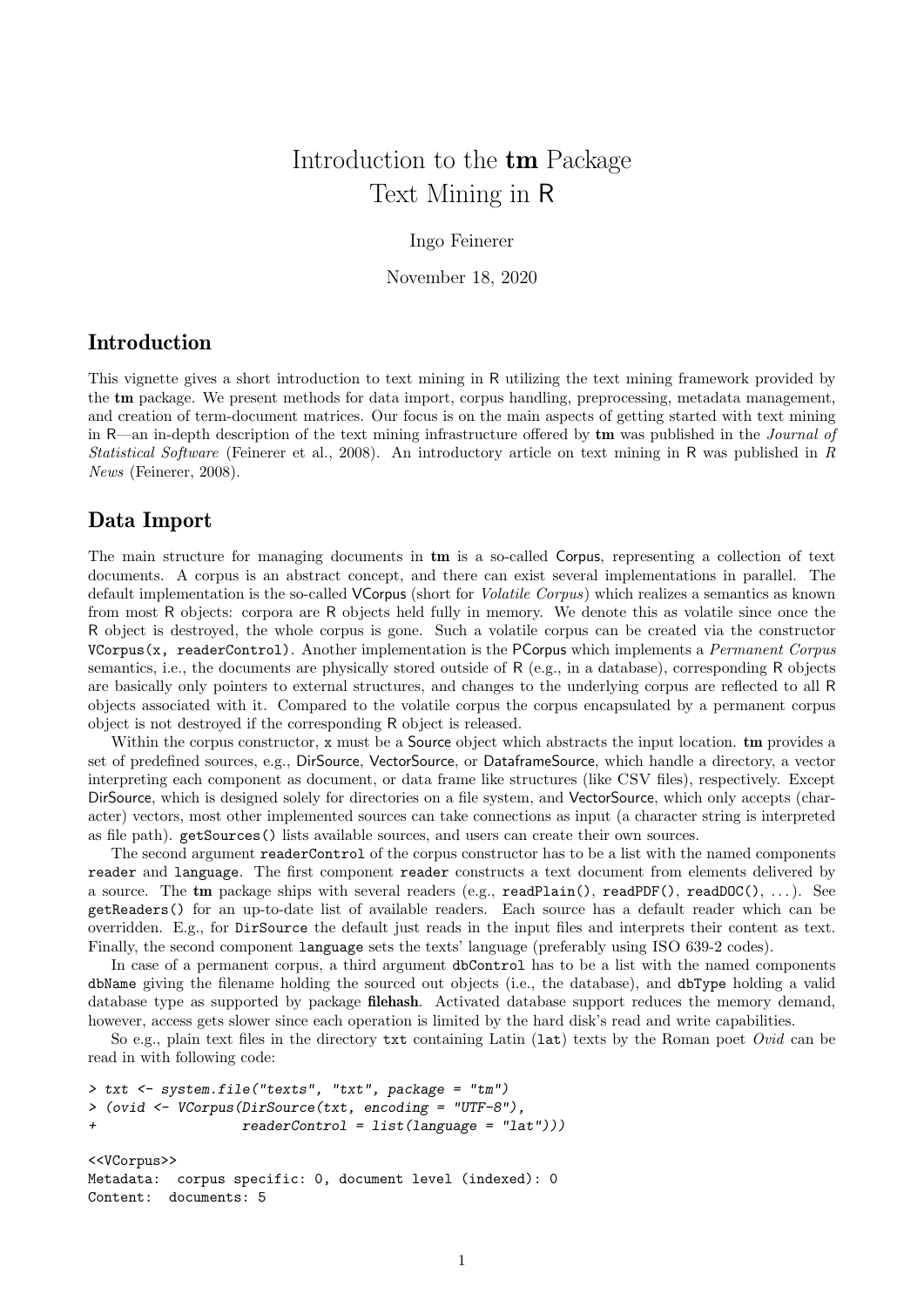For simple examples VectorSource is quite useful, as it can create a corpus from character vectors, e.g.:

```
> docs <- c("This is a text.", "This another one.")
> VCorpus(VectorSource(docs))
<<VCorpus>>
Metadata: corpus specific: 0, document level (indexed): 0
Content: documents: 2
```
Finally we create a corpus for some Reuters documents as example for later use:

```
> reut21578 <- system.file("texts", "crude", package = "tm")
> reuters <- VCorpus(DirSource(reut21578, mode = "binary"),
+ readerControl = list(reader = readReut21578XMLasPlain))
```
# Data Export

For the case you have created a corpus via manipulating other objects in R, thus do not have the texts already stored on a hard disk, and want to save the text documents to disk, you can simply use writeCorpus()

> writeCorpus(ovid)

which writes a character representation of the documents in a corpus to multiple files on disk.

## Inspecting Corpora

Custom print() methods are available which hide the raw amount of information (consider a corpus could consist of several thousand documents, like a database). print() gives a concise overview whereas more details are displayed with inspect().

```
> inspect(ovid[1:2])
```

```
<<VCorpus>>
Metadata: corpus specific: 0, document level (indexed): 0
Content: documents: 2
```

```
[[1]]
<<PlainTextDocument>>
Metadata: 7
Content: chars: 676
```
[[2]] <<PlainTextDocument>> Metadata: 7 Content: chars: 700

Individual documents can be accessed via [[, either via the position in the corpus, or via their identifier.

```
> meta(ovid[[2]], "id")
```
[1] "ovid\_2.txt"

```
> identical(ovid[[2]], ovid[["ovid_2.txt"]])
```
[1] TRUE

A character representation of a document is available via as.character() which is also used when inspecting a document:

> inspect(ovid[[2]])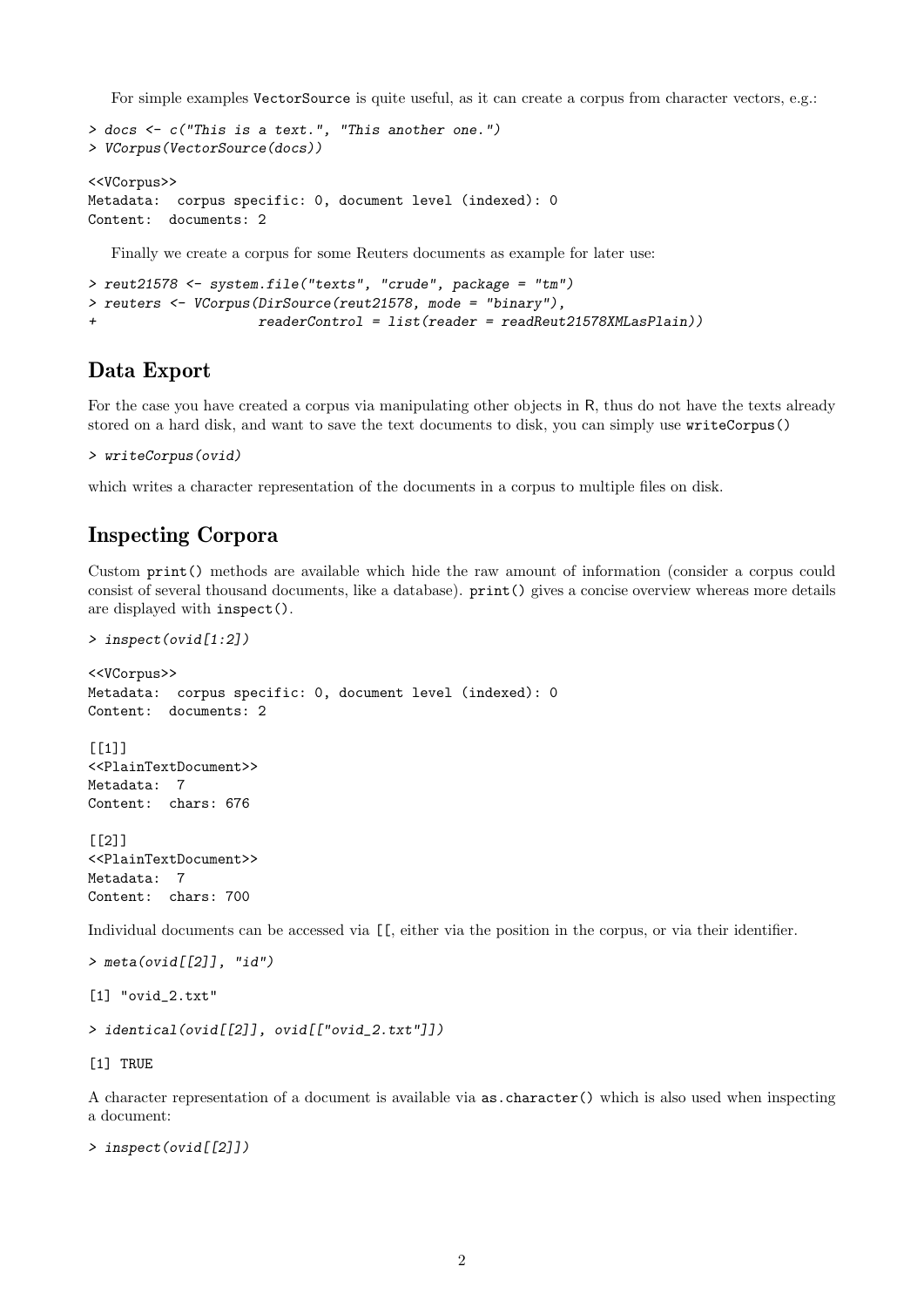<<PlainTextDocument>> Metadata: 7 Content: chars: 700

> quas Hector sensurus erat, poscente magistro verberibus iussas praebuit ille manus. Aeacidae Chiron, ego sum praeceptor Amoris: saevus uterque puer, natus uterque dea. sed tamen et tauri cervix oneratur aratro,

frenaque magnanimi dente teruntur equi; et mihi cedet Amor, quamvis mea vulneret arcu pectora, iactatas excutiatque faces. quo me fixit Amor, quo me violentius ussit, hoc melior facti vulneris ultor ero:

non ego, Phoebe, datas a te mihi mentiar artes, nec nos aëriae voce monemur avis, nec mihi sunt visae Clio Cliusque sorores servanti pecudes vallibus, Ascra, tuis: usus opus movet hoc: vati parete perito;

> lapply(ovid[1:2], as.character)

\$ovid\_1.txt

| Si quis in hoc artem populo non novit amandi,"     |
|----------------------------------------------------|
| hoc legat et lecto carmine doctus amet."           |
|                                                    |
| arte leves currus: arte regendus amor."            |
|                                                    |
| curribus Automedon lentisque erat aptus habenis,"  |
| Tiphys in Haemonia puppe magister erat:"           |
|                                                    |
|                                                    |
| ille quidem ferus est et qui mihi saepe repugnet:" |
|                                                    |
| sed puer est, aetas mollis et apta regi."          |
| Phillyrides puerum cithara perfecit Achillem,"     |
| atque animos placida contudit arte feros."         |
| qui totiens socios, totiens exterruit hostes,"     |
|                                                    |
|                                                    |

\$ovid\_2.txt

| $[1]$ "             | quas Hector sensurus erat, poscente magistro"    |
|---------------------|--------------------------------------------------|
| $\lceil 2 \rceil$ " | verberibus iussas praebuit ille manus."          |
| $\lceil 3 \rceil$ " | Aeacidae Chiron, ego sum praeceptor Amoris:"     |
| $\lceil 4 \rceil$ " | saevus uterque puer, natus uterque dea."         |
| $\lceil 5 \rceil$ " | sed tamen et tauri cervix oneratur aratro,"      |
| $[6]$ ""            |                                                  |
| $[7]$ "             | frenaque magnanimi dente teruntur equi;"         |
| [8] "               | et mihi cedet Amor, quamvis mea vulneret arcu"   |
| Г91 "               | pectora, iactatas excutiatque faces."            |
| $[10]$ "            | quo me fixit Amor, quo me violentius ussit,"     |
| $[11]$ "            | hoc melior facti vulneris ultor ero:"            |
| $[12]$ ""           |                                                  |
| $[13]$ "            | non ego, Phoebe, datas a te mihi mentiar artes," |
| $[14]$ "            | nec nos aëriae voce monemur avis,"               |
| $[15]$ "            | nec mihi sunt visae Clio Cliusque sorores"       |
| $[16]$ "            | servanti pecudes vallibus, Ascra, tuis:"         |
| $[17]$ "            | usus opus movet hoc: vati parete perito;"        |
|                     |                                                  |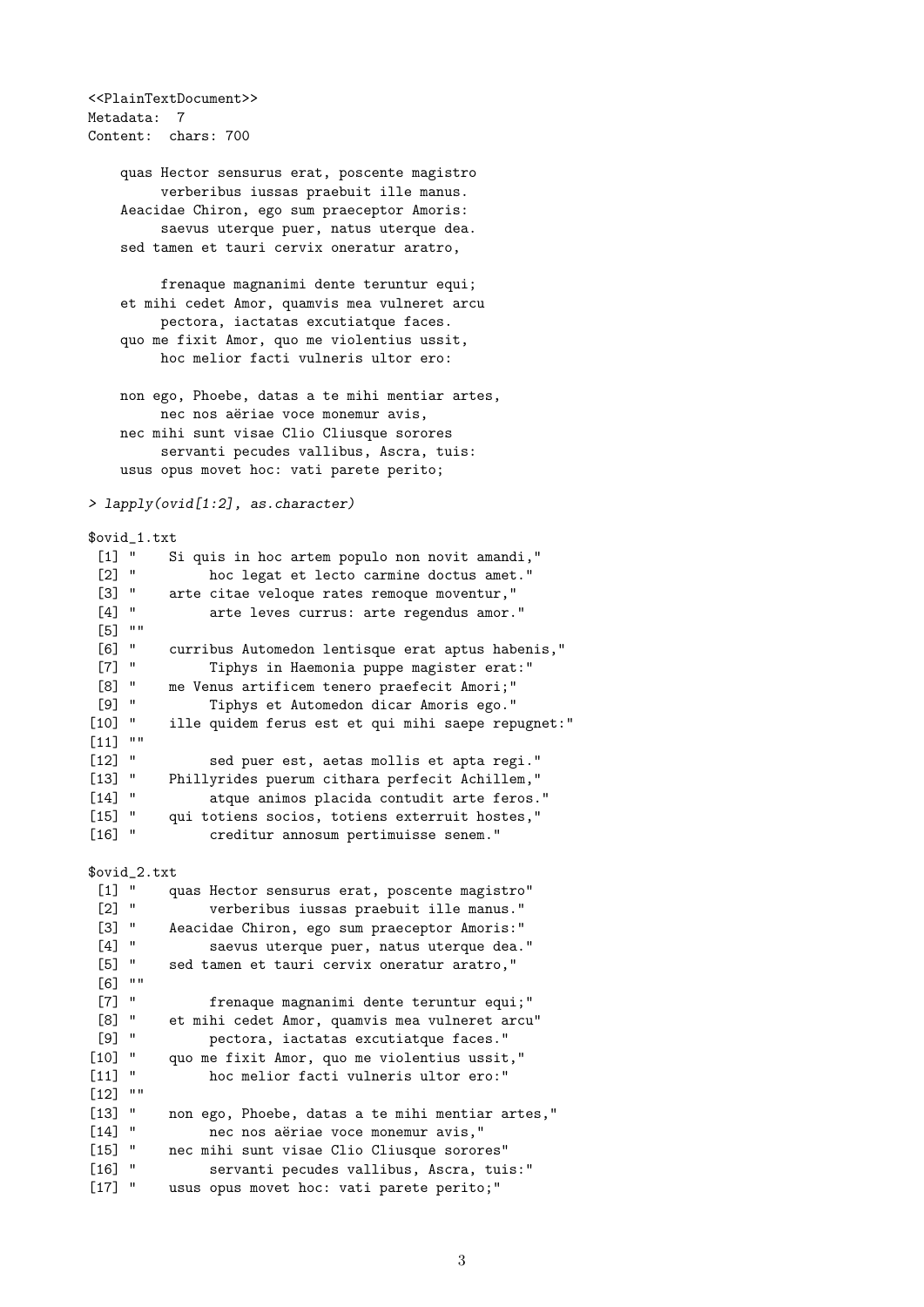# Transformations

Once we have a corpus we typically want to modify the documents in it, e.g., stemming, stopword removal, et cetera. In tm, all this functionality is subsumed into the concept of a transformation. Transformations are done via the tm\_map() function which applies (maps) a function to all elements of the corpus. Basically, all transformations work on single text documents and tm\_map() just applies them to all documents in a corpus.

#### Eliminating Extra Whitespace

Extra whitespace is eliminated by:

```
> reuters <- tm_map(reuters, stripWhitespace)
```
#### Convert to Lower Case

Conversion to lower case by:

```
> reuters <- tm_map(reuters, content_transformer(tolower))
```
We can use arbitrary character processing functions as transformations as long as the function returns a text document. In this case we use content\_transformer() which provides a convenience wrapper to access and set the content of a document. Consequently most text manipulation functions from base R can directly be used with this wrapper. This works for  $\text{tolower}()$  as used here but also e.g. for  $\text{gsub}()$  which comes quite handy for a broad range of text manipulation tasks.

### Remove Stopwords

Removal of stopwords by:

```
> reuters <- tm_map(reuters, removeWords, stopwords("english"))
```
#### Stemming

Stemming is done by:

```
> tm_map(reuters, stemDocument)
```

```
<<VCorpus>>
Metadata: corpus specific: 0, document level (indexed): 0
Content: documents: 20
```
# Filters

Often it is of special interest to filter out documents satisfying given properties. For this purpose the function tm\_filter is designed. It is possible to write custom filter functions which get applied to each document in the corpus. Alternatively, we can create indices based on selections and subset the corpus with them. E.g., the following statement filters out those documents having an ID equal to "237" and the string "INDONESIA SEEN AT CROSSROADS OVER ECONOMIC CHANGE" as their heading.

```
> idx <- meta(reuters, "id") == '237' &
+ meta(reuters, "heading") == 'INDONESIA SEEN AT CROSSROADS OVER ECONOMIC CHANGE'
> reuters[idx]
<<VCorpus>>
Metadata: corpus specific: 0, document level (indexed): 0
Content: documents: 1
```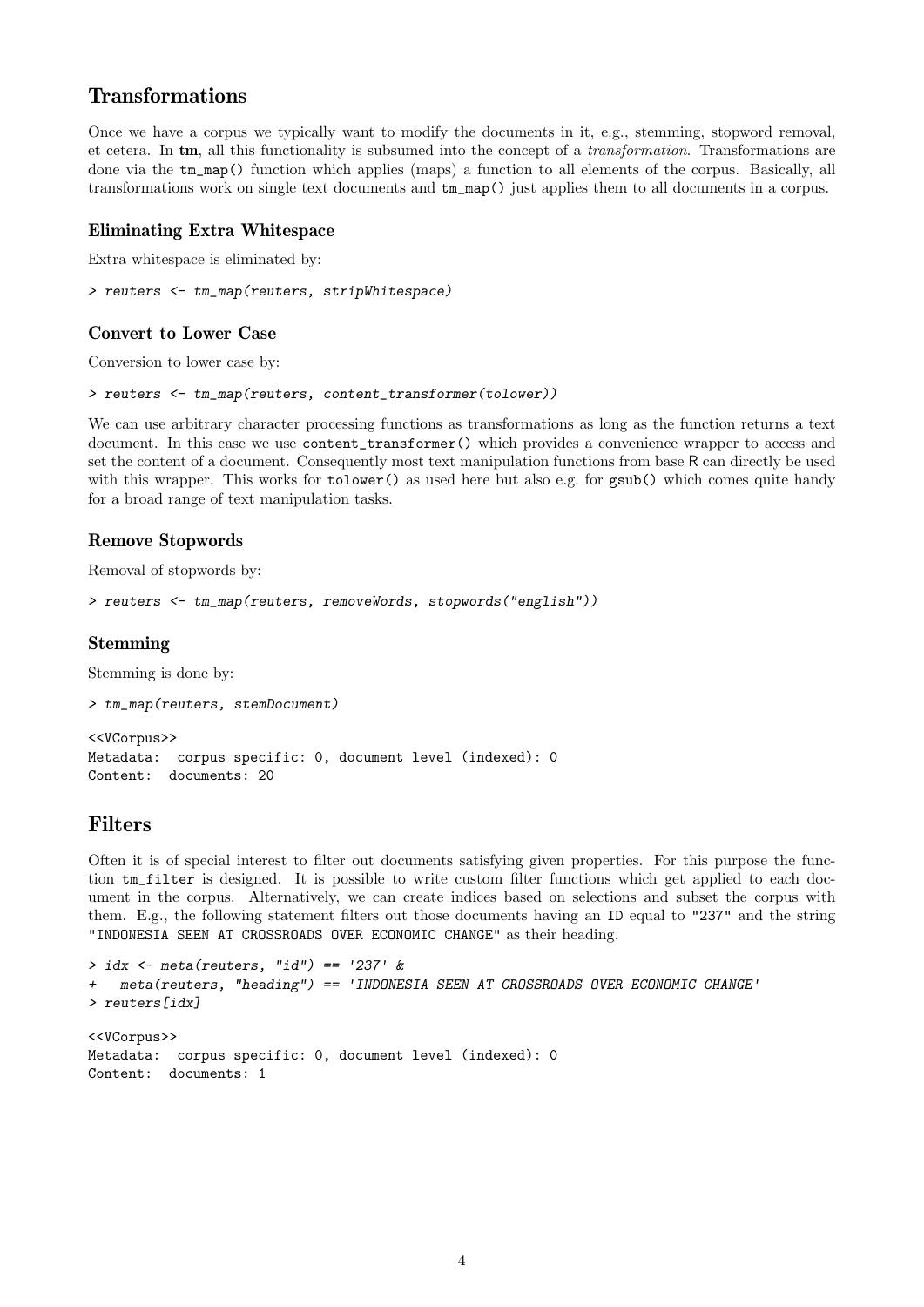### Metadata Management

Metadata is used to annotate text documents or whole corpora with additional information. The easiest way to accomplish this with tm is to use the meta() function. A text document has a few predefined attributes like author but can be extended with an arbitrary number of additional user-defined metadata tags. These additional metadata tags are individually attached to a single text document. From a corpus perspective these metadata attachments are locally stored together with each individual text document. Alternatively to meta() the function DublinCore() provides a full mapping between Simple Dublin Core metadata and tm metadata structures and can be similarly used to get and set metadata information for text documents, e.g.:

```
> DublinCore(crude[[1]], "Creator") <- "Ano Nymous"
> meta(crude[[1]])
```

```
author : Ano Nymous
datetimestamp: 1987-02-26 17:00:56
description :
heading : DIAMOND SHAMROCK (DIA) CUTS CRUDE PRICES
id : 127
language : en
origin : Reuters-21578 XML
topics : YES
lewissplit : TRAIN
cgisplit : TRAINING-SET
oldid : 5670
places : usa
people : character(0)
orgs : character(0)
exchanges : character(0)
```
For corpora the story is a bit more sophisticated. Corpora in tm have two types of metadata: one is the metadata on the corpus level (corpus), the other is the metadata related to the individual documents (indexed) in form of a data frame. The latter is often done for performance reasons (hence the named indexed for indexing) or because the metadata has an own entity but still relates directly to individual text documents, e.g., a classification result; the classifications directly relate to the documents but the set of classification levels forms an own entity. Both cases can be handled with meta():

```
> meta(crude, tag = "test", type = "corpus") \leq "test meta"
> meta(crude, type = "corpus")
$test
[1] "test meta"
attr(,"class")
[1] "CorpusMeta"
> meta(crude, "foo") \le letters[1:20]
> meta(crude)
  foo
1 a
2 b
3 c
4 d
5 e
6 f
7 g
8 h
9 i
10 j
11 k
12 l
13 m
14 n
```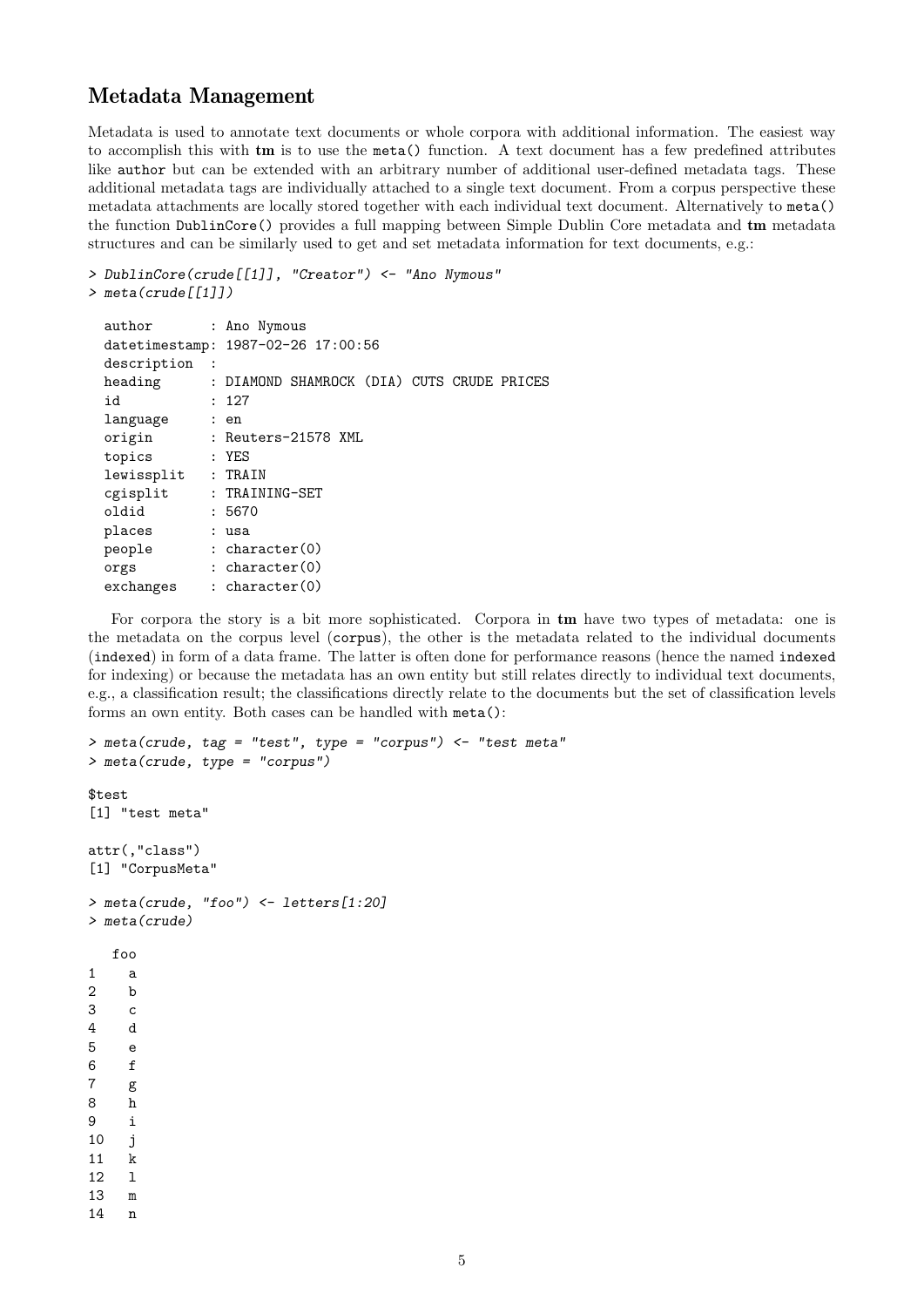```
15 o
16 p
17 q
18 r
19 s
20 t
```
# Standard Operators and Functions

Many standard operators and functions  $(I, I<-, I<sub>i</sub>, I<sub>i</sub><-), I<sub>i</sub>(0), I<sub>i</sub>(0)$  are available for corpora with semantics similar to standard R routines. E.g., c() concatenates two (or more) corpora. Applied to several text documents it returns a corpus. The metadata is automatically updated, if corpora are concatenated (i.e., merged).

# Creating Term-Document Matrices

A common approach in text mining is to create a term-document matrix from a corpus. In the tm package the classes TermDocumentMatrix and DocumentTermMatrix (depending on whether you want terms as rows and documents as columns, or vice versa) employ sparse matrices for corpora. Inspecting a term-document matrix displays a sample, whereas **as.matrix()** yields the full matrix in dense format (which can be very memory consuming for large matrices).

```
> dtm <- DocumentTermMatrix(reuters)
```

```
> inspect(dtm)
```

| Sparsity  | Non-/sparse entries: 1908/21752 |                   |                | : 92%          |    |          |                       | < <documenttermmatrix (documents:="" 1183)="" 20,="" terms:="">&gt;</documenttermmatrix> |                |   |
|-----------|---------------------------------|-------------------|----------------|----------------|----|----------|-----------------------|------------------------------------------------------------------------------------------|----------------|---|
|           | Maximal term length: 17         |                   |                |                |    |          |                       |                                                                                          |                |   |
| Weighting |                                 |                   |                |                |    |          | : term frequency (tf) |                                                                                          |                |   |
| Sample    |                                 |                   |                |                |    |          |                       |                                                                                          |                |   |
|           | Terms                           |                   |                |                |    |          |                       |                                                                                          |                |   |
|           |                                 |                   |                |                |    |          |                       | Docs crude dlrs last mln oil opec prices reuter said saudi                               |                |   |
| 144       | 0                               | $\Omega$          | 1              | 4              | 11 | 10       | 3                     |                                                                                          | 9              | 0 |
| 236       | 1                               | 2                 | 4              | 4              | 7  | 6        | 2                     |                                                                                          | 6              | 0 |
| 237       | $\Omega$                        | 1                 | 3              | 1              | 3  | 1        | 0                     | 1                                                                                        | 0              | 0 |
| 242       | $\Omega$                        | 0                 | 0              | 0              | 3  | 2        |                       | 1                                                                                        | 3              | 1 |
| 246       | $\Omega$                        | 0                 | $\overline{2}$ | 0              | 4  |          | 0                     | 1                                                                                        | 4              | 0 |
| 248       | $\Omega$                        | 3                 | 1              | 3              | 9  | 6        | 7                     | 1                                                                                        | 5              | 5 |
| 273       | 5                               | $\mathcal{D}_{1}$ | 7              | 9              | 5  | 5        | 4                     | 1                                                                                        | 5              | 7 |
| 489       | $\Omega$                        |                   | 0              | $\overline{2}$ | 4  | $\Omega$ | 2                     |                                                                                          | $\mathfrak{D}$ | 0 |
| 502       | ∩                               |                   | 0              | $\mathbf{2}$   | 4  | ∩        | 2                     |                                                                                          | 2              | 0 |
| 704       |                                 |                   | Ω              | 0              | 3  |          | 2                     |                                                                                          | 3              |   |

### Operations on Term-Document Matrices

Besides the fact that on this matrix a huge amount of R functions (like clustering, classifications, etc.) can be applied, this package brings some shortcuts. Imagine we want to find those terms that occur at least five times, then we can use the findFreqTerms() function:

#### > findFreqTerms(dtm, 5)

|     | $[1]$ "15.8"      | "abdul-aziz" | "ability"   | "accord"  |
|-----|-------------------|--------------|-------------|-----------|
| [5] | "agency"          | "agreement"  | $"a$ li"    | "also"    |
|     | [9] "analysts"    | "arab"       | "arabia"    | "barrel." |
|     | $[13]$ "barrels"  | "billion"    | "bpd"       | "budget"  |
|     | [17] "company"    | "crude"      | "daily"     | "demand"  |
|     | $[21]$ "dlrs"     | "economic"   | "emergency" | "energy"  |
|     | [25] "exchange"   | "expected"   | "exports"   | "futures" |
|     | [29] "government" | "group"      | "gulf"      | "help"    |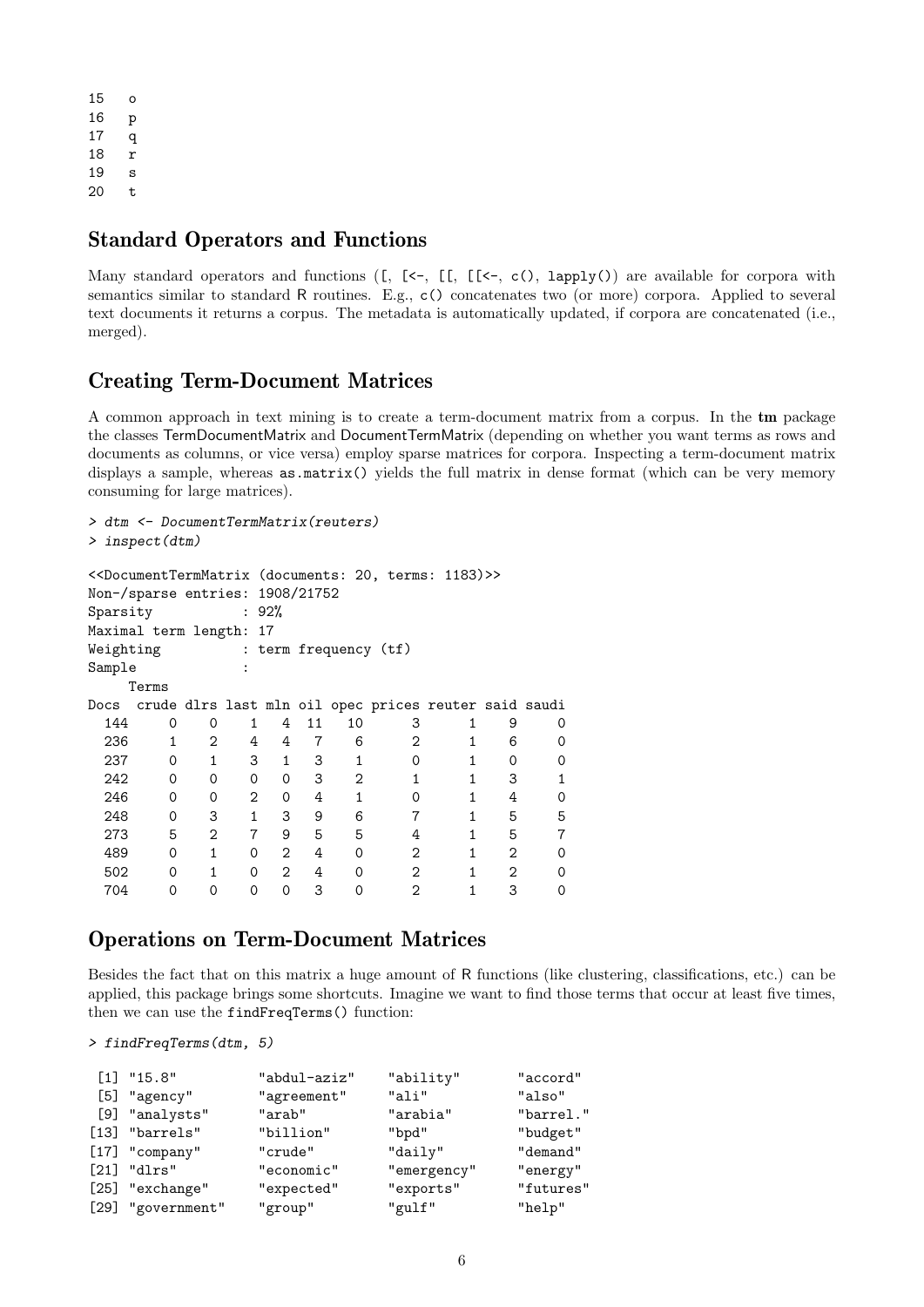| $[33]$ " $h$ old" | "industry" | "international" "january" |            |
|-------------------|------------|---------------------------|------------|
| [37] "kuwait"     | "last"     | "market"                  | "may"      |
| [41] "meeting"    | "minister" | "mln"                     | "month"    |
| [45] "nazer"      | "new"      | "now"                     | "nymex"    |
| [49] "official"   | "oil"      | "one"                     | "opec"     |
| $[53]$ "output"   | "pct"      | "petroleum"               | "plans"    |
| [57] "posted"     | "present"  | "price"                   | "prices"   |
| $[61]$ "prices,"  | "prices."  | "production"              | "quota"    |
| [65] "quoted"     | "recent"   | "report"                  | "research" |
| [69] "reserve"    | "reuter"   | "said"                    | "said."    |
| $[73]$ "saudi"    | "sell"     | "sheikh"                  | "sources"  |
| $[77]$ "study"    | "traders"  | "u.s."                    | "united"   |
| $[81]$ "west"     | "will"     | "world"                   |            |

Or we want to find associations (i.e., terms which correlate) with at least 0.8 correlation for the term opec, then we use findAssocs():

```
> findAssocs(dtm, "opec", 0.8)
```
\$opec

| meeting emergency                                | oil and the set of the set of the set of the set of the set of the set of the set of the set of the set of the | 15.8 analysts buyers |  | said ability |
|--------------------------------------------------|----------------------------------------------------------------------------------------------------------------|----------------------|--|--------------|
| $0.88$ $0.87$ $0.87$ $0.85$ $0.85$ $0.83$ $0.82$ |                                                                                                                |                      |  | 0.80         |

Term-document matrices tend to get very big already for normal sized data sets. Therefore we provide a method to remove sparse terms, i.e., terms occurring only in very few documents. Normally, this reduces the matrix dramatically without losing significant relations inherent to the matrix:

```
> inspect(removeSparseTerms(dtm, 0.4))
```

```
<<DocumentTermMatrix (documents: 20, terms: 3)>>
Non-/sparse entries: 58/2
Sparsity : 3%
Maximal term length: 6
Weighting : term frequency (tf)
Sample : the state of the state of the state of the state of the state of the state of the state of the state of the state of the state of the state of the state of the state of the state of the state of the state of the s
      Terms
Docs oil reuter said
  127 5 1 1
  144 11 1 9
  236 7 1 6
  242 3 1 3
  246 4 1 4
  248 9 1 5
  273 5 1 5
  352 5 1 1
  489 4 1 2
  502 4 1 2
```
This function call removes those terms which have at least a 40 percentage of sparse (i.e., terms occurring 0 times in a document) elements.

# **Dictionary**

A dictionary is a (multi-)set of strings. It is often used to denote relevant terms in text mining. We represent a dictionary with a character vector which may be passed to the DocumentTermMatrix() constructor as a control argument. Then the created matrix is tabulated against the dictionary, i.e., only terms from the dictionary appear in the matrix. This allows to restrict the dimension of the matrix a priori and to focus on specific terms for distinct text mining contexts, e.g.,

```
> inspect(DocumentTermMatrix(reuters,
```

```
+ list(dictionary = c("prices", "crude", "oil"))))
```